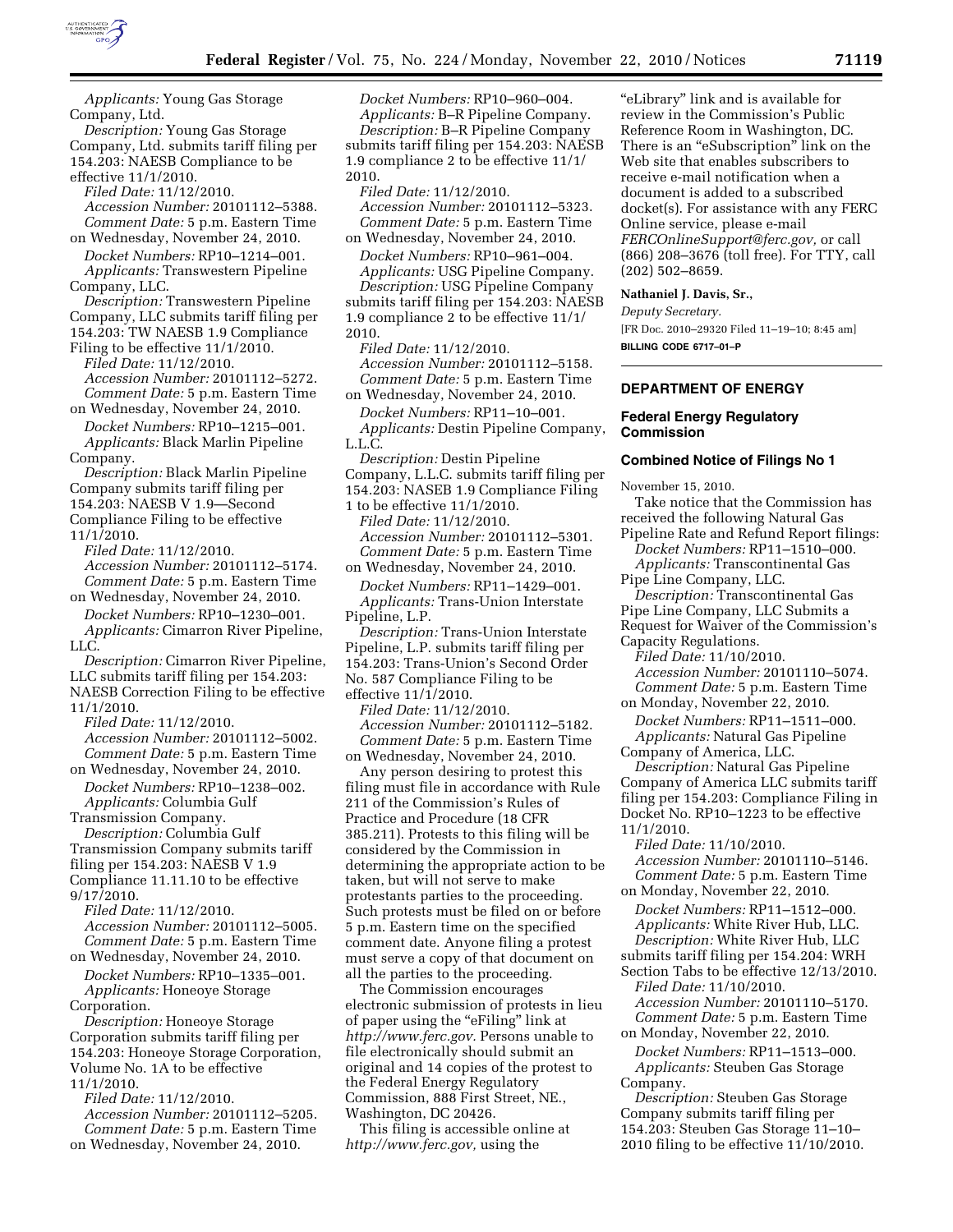*Filed Date:* 11/10/2010. *Accession Number:* 20101110–5173. *Comment Date:* 5 p.m. Eastern Time on Monday, November 22, 2010. *Docket Numbers:* RP11–1514–000. *Applicants:* Questar Overthrust Pipeline Company. *Description:* Questar Overthrust Pipeline Company submits tariff filing per 154.204: QOPC Section Headings 2 to be effective 12/13/2010. *Filed Date:* 11/10/2010. *Accession Number:* 20101110–5174. *Comment Date:* 5 p.m. Eastern Time on Monday, November 22, 2010. *Docket Numbers:* RP11–1515–000. *Applicants:* Questar Southern Trails Pipeline Company. *Description:* Questar Southern Trails Pipeline Company submits tariff filing per 154.204: QSTP Section Tabs to be effective 12/13/2010. *Filed Date:* 11/12/2010. *Accession Number:* 20101112–5000. *Comment Date:* 5 p.m. Eastern Time on Wednesday, November 24, 2010. *Docket Numbers:* RP11–1516–000. *Applicants:* Panther Interstate Pipeline Energy, LLC. *Description:* Panther Interstate Pipeline Energy, LLC submits tariff filing per 154.203: Panther Tariff Filing Pursuant to Order on Order No. 587–U Compliance Filing to be effective 11/1/ 2010. *Filed Date:* 11/12/2010. *Accession Number:* 20101112–5120. *Comment Date:* 5 p.m. Eastern Time on Wednesday, November 24, 2010. *Docket Numbers:* RP11–1517–000. *Applicants:* American Midstream (AlaTenn), LLC. *Description:* American Midstream (AlaTenn), LLC submits AlaTenn Compliance Filing, to be effective 11/1/ 2010. *Filed Date:* 11/12/2010. *Accession Number:* 20101112–5128. *Comment Date:* 5 p.m. Eastern Time on Wednesday, November 24, 2010. *Docket Numbers:* RP11–1518–000. *Applicants:* American Midstream (Midla), LLC. *Description:* American Midstream (Midla), LLC submits tariff filing per 154.203: Midla Compliance Filing in Docket No. RP10–1268 to be effective 11/1/2010. *Filed Date:* 11/12/2010. *Accession Number:* 20101112–5129. *Comment Date:* 5 p.m. Eastern Time on Wednesday, November 24, 2010.

*Docket Numbers:* RP11–1519–000. *Applicants:* Discovery Gas Transmission LLC.

*Description:* Discovery Gas

Transmission LLC submits tariff filing

per 154.313: 2011 HMRE Filing to be effective 1/1/2011. *Filed Date:* 11/12/2010. *Accession Number:* 20101112–5131. *Comment Date:* 5 p.m. Eastern Time on Wednesday, November 24, 2010. *Docket Numbers:* RP11–1520–000. *Applicants:* Destin Pipeline Company, L.L.C.

- *Description:* Destin Pipeline
- Company, L.L.C. Annual Revenue

Crediting Report.

*Filed Date:* 11/12/2010. *Accession Number:* 20101112–5147. *Comment Date:* 5 p.m. Eastern Time on Wednesday, November 24, 2010.

*Docket Numbers:* RP11–1521–000. *Applicants:* Discovery Gas

Transmission LLC.

*Description:* Discovery Gas

Transmission LLC submits tariff filing

per 154.203: NAESB V1.9—2nd

Compliance to be effective 11/1/2010. *Filed Date:* 11/12/2010. *Accession Number:* 20101112–5148. *Comment Date:* 5 p.m. Eastern Time

on Wednesday, November 24, 2010. *Docket Numbers:* RP11–1522–000. *Applicants:* Transcontinental Gas

Pipe Line Company, LLC.

*Description:* Transcontinental Gas Pipe Line Company, LLC submits tariff filing per 154.204: Clean-up Filing to be effective 12/13/2010.

*Filed Date:* 11/12/2010. *Accession Number:* 20101112–5159. *Comment Date:* 5 p.m. Eastern Time

on Wednesday, November 24, 2010. *Docket Numbers:* RP11–1523–000. *Applicants:* MoGas Pipeline LLC. *Description:* MoGas Pipeline LLC submits tariff filing per 154.203: Supplemental NAESB Compliance Filing to be effective 11/1/2010 under RP11–01523–000.

*Filed Date:* 11/12/2010. *Accession Number:* 20101112–5170. *Comment Date:* 5 p.m. Eastern Time on Wednesday, November 24, 2010.

*Docket Numbers:* RP11–1524–000. *Applicants:* Total Peaking Services, L.L.C.

*Description:* Total Peaking Services, L.L.C. submits tariff filing per 154.203: Total Peaking Compliance Filing in Docket No. RP10–1259 to be effective 11/1/2010.

*Filed Date:* 11/12/2010. *Accession Number:* 20101112–5228. *Comment Date:* 5 p.m. Eastern Time

on Wednesday, November 24, 2010. *Docket Numbers:* RP11–1525–000.

*Applicants:* Northern Natural Gas Company.

*Description:* Northern Natural Gas Company submits Second Revised Sheet No. 67 *et* al to FERC Gas Tariff, Sixth

Revised Volume No. 1, Original Volume No. 1A, to be effective 10/25/2010. *Filed Date:* 11/12/2010.

*Accession Number:* 20101112–5239. *Comment Date:* 5 p.m. Eastern Time

on Wednesday, November 24, 2010. *Docket Numbers:* RP11–1526–000. *Applicants:* Pine Needle LNG

Company, LLC. *Description:* Pine Needle LNG

Company, LLC Request for Waivers. *Filed Date:* 11/12/2010. *Accession Number:* 20101112–5276. *Comment Date:* 5 p.m. Eastern Time

on Wednesday, November 24, 2010. *Docket Numbers:* RP11–1527–000. *Applicants:* Dauphin Island Gathering Partners.

*Description:* Dauphin Island Gathering Partners submits tariff filing per 154.204: Negotiated Rates 2010–11– 10 to be effective 11/16/2010.

*Filed Date:* 11/15/2010.

*Accession Number:* 20101115–5027. *Comment Date:* 5 p.m. Eastern Time on Monday, November 29, 2010.

Any person desiring to intervene or to protest in any of the above proceedings must file in accordance with Rules 211 and 214 of the Commission's Rules of Practice and Procedure (18 CFR 385.211 and 385.214) on or before 5 p.m. Eastern time on the specified comment date. It is not necessary to separately intervene again in a subdocket related to a compliance filing if you have previously intervened in the same docket. Protests will be considered by the Commission in determining the appropriate action to be taken, but will not serve to make protestants parties to the proceeding. Anyone filing a motion to intervene or protest must serve a copy of that document on the Applicant. In reference to filings initiating a new proceeding, interventions or protests submitted on or before the comment deadline need not be served on persons other than the Applicant.

The Commission encourages electronic submission of protests and interventions in lieu of paper, using the FERC Online links at *[http://](http://www.ferc.gov)  [www.ferc.gov.](http://www.ferc.gov)* To facilitate electronic service, persons with Internet access who will eFile a document and/or be listed as a contact for an intervenor must create and validate an eRegistration account using the eRegistration link. Select the eFiling link to log on and submit the intervention or protests.

Persons unable to file electronically should submit an original and 14 copies of the intervention or protest to the Federal Energy Regulatory Commission, 888 First St. NE., Washington, DC 20426.